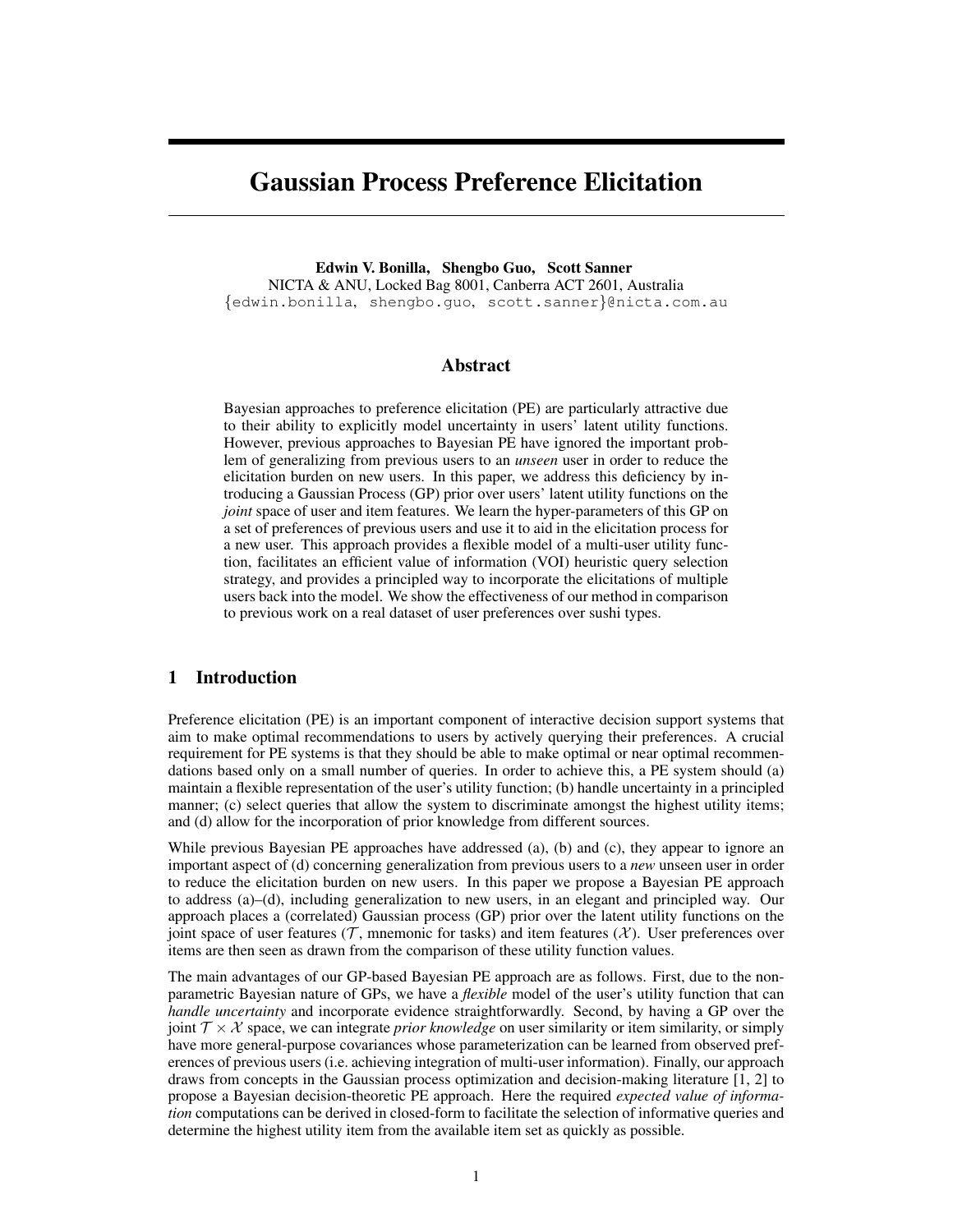In this paper we focus on pairwise comparison queries for PE, which are known to have low cognitive load [3, 4]. In particular, we assume a likelihood model of pairwise preferences that factorizes over users and preferences and a GP prior over the latent utility functions correlates users and items.

# 2 Problem Formulation

Let x denote a specific item (or product) that is described by a set of features x and t denote a user (mnemonic for task) that can be characterized with features t. For a set of items  $X = \{x_1, \ldots, x_N\}$ and users  $\mathbb{T} = \{t_1, \ldots, t_M\}$  we are given a set of training preference pairs:

$$
\mathcal{D} = \left\{ (t^{(j)}, x_{k_1}^{(j)} \succ x_{k_2}^{(j)}) | k = 1, \dots, K_j; k_1, k_2 \in \{1, \dots, N\}; j = 1 \dots, M \right\},\tag{1}
$$

where  $x_{k_1}^{(j)}$  $x_{k_1}^{(j)} \succ x_{k_2}^{(j)}$  $\frac{d^{(j)}}{dx^{(j)}}$  denotes that we have observed that user j prefers item  $k_1$  over item  $k_2$  and  $K_j$  is the number of preference relations observed for user  $j$ .

The preference elicitation problem is that given a new user, described by a set of features  $t^*$ , we aim to determine (or elicit) what his/her preferences (or favourite items) are by asking a small number of queries of the form  $q_{ij} \stackrel{\text{def}}{=} x_i \succ x_j$ , meaning that he/she will prefer item i over item j. Ideally, we would like to obtain the best user preferences with the smallest number of possible queries.

The key idea of this paper is that of learning a Gaussian process (GP) model over users' latent utility functions and use this model in order to drive the elicitation process of a new user. Due to the non-parametric Bayesian nature of the GPs, this allows us to have a powerful model of the user's utility function and to incorporate the evidence (i.e. the responses the user gives to our queries) in a principled manner. Our approach directly exploits: (a) user-relatedness, i.e. that users with similar characteristics may have similar preferences; (b) items' similarities and (c) the value of information of obtaining a response to a query in order to elicit the preferences of the user.

# 3 Likelihood Model

Our likelihood model considers that the users' preference relationships are conditionally independent given the latent utility functions. In other words, the probability of a user  $t$  preferring item  $x$ over item  $x'$  given their utility functions is:

$$
p(x^t \succ x'^t | f(\mathbf{t}, \mathbf{x}), f(\mathbf{t}, \mathbf{x}'), \xi) = \mathbb{I}[f(\mathbf{t}, \mathbf{x}) - f(\mathbf{t}, \mathbf{x}') \ge \xi] \quad \text{with} \quad p(\xi) = \mathcal{N}(\xi | 0, \sigma^2), \tag{2}
$$

where  $\mathbb{I}[\cdot]$  is an indicator function that is 1 if the condition  $[\cdot]$  is true and 0 otherwise; and  $\sigma^2$  is the variance of the normally distributed variable  $\xi$  that dictates how different the latent functions should be for the corresponding relation to hold. Hence:

$$
p(x^t \succ x'^t | f(\mathbf{t}, \mathbf{x}), f(\mathbf{t}, \mathbf{x}')) = \int_{-\infty}^{\infty} \mathbb{I}[f(\mathbf{t}, \mathbf{x}) - f(\mathbf{t}, \mathbf{x}')] \ge \xi \mathcal{N}(\xi | 0, \sigma^2) d\xi
$$
 (3)

$$
= \Phi\left(\frac{f(\mathbf{t}, \mathbf{x}) - f(\mathbf{t}, \mathbf{x}')}{\sigma}\right),\tag{4}
$$

where  $\Phi(\cdot)$  is the Normal cumulative distribution function (cdf). The conditional data-likelihood is then given by:

$$
p(\mathcal{D}|\mathbf{f}) = \prod_{j=1}^{M} \prod_{k=1}^{K_j} \Phi(z_k^j) \quad \text{with} \quad z_k^j = \frac{1}{\sigma} \left( f(\mathbf{t}^{(j)}, \mathbf{x}_{k_1}^{(j)}) - f(\mathbf{t}^{(j)}, \mathbf{x}_{k_2}^{(j)}) \right). \tag{5}
$$

## 4 Modeling User Dependencies with a GP Prior

As mentioned above, we model user (and item) dependencies via the user latent utility functions, which are assumed to be drawn from a GP prior that accounts for user similarity and item similarity directly:

$$
f(\mathbf{t}, \mathbf{x}) \sim \mathcal{GP}\left(\mathbf{0}, \kappa^t(\mathbf{t}, \mathbf{t}')\kappa^x(\mathbf{x}, \mathbf{x}')\right),\tag{6}
$$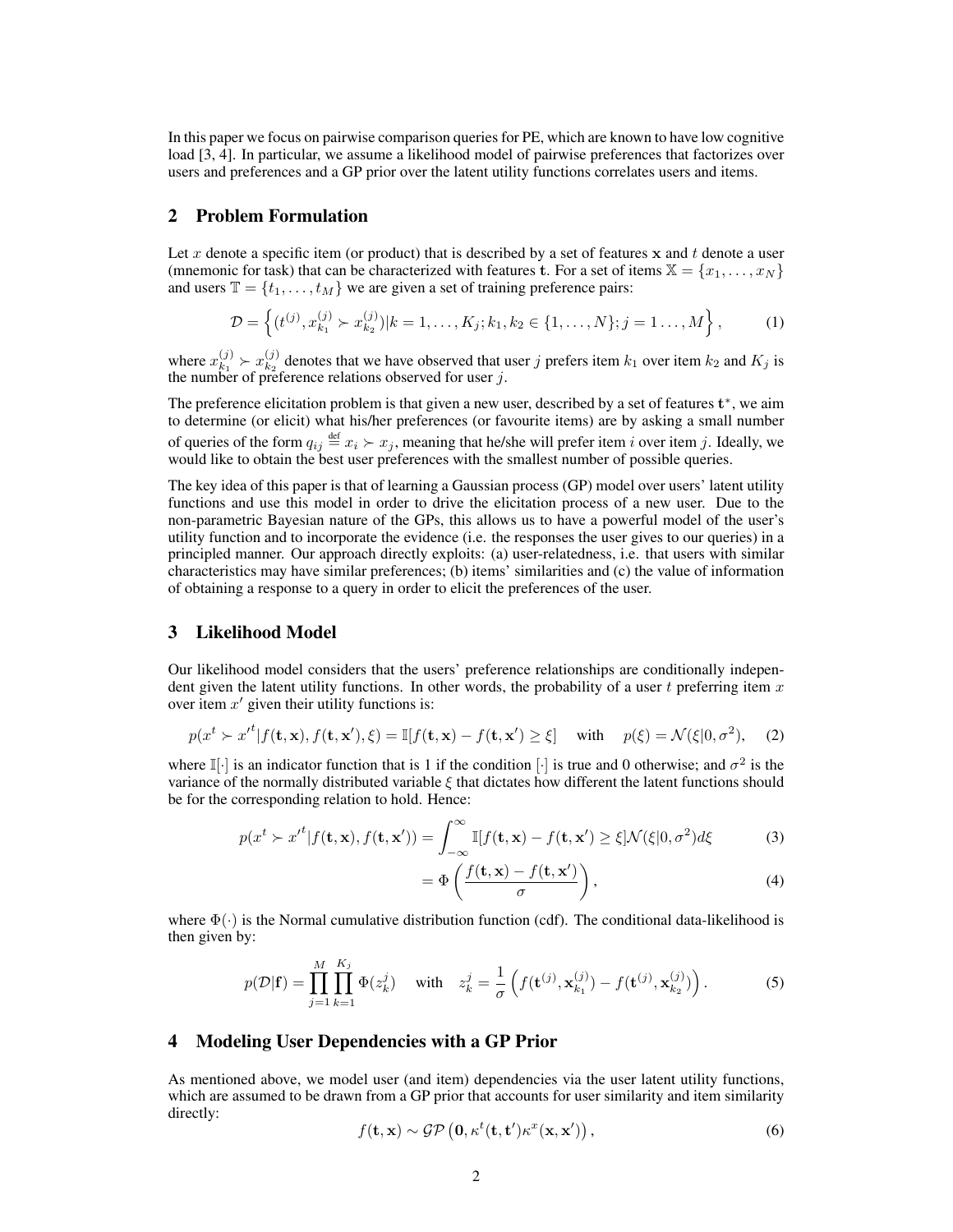where  $\kappa^t(\cdot, \cdot)$  is a covariance function on user-descriptors t and  $\kappa^x(\cdot, \cdot)$  is a covariance function on item features x. We will denote the parameters of these covariance functions (so-called hyperparameters) by  $\theta^t$  and  $\theta^x$ . (These types of priors have been considered previously in the regression setting, see e.g. [5].)

Additionally, let f be the utility function values for all training users at all training input locations (i.e. items) so that  $\mathbf{f} = [f(\mathbf{t}^{(1)}, \mathbf{x}^{(1)}), \dots f(\mathbf{t}^{(1)}, \mathbf{x}^{(N)}), \dots, f(\mathbf{t}^{(M)}, \mathbf{x}^{(1)}), \dots, f(\mathbf{t}^{(M)}, \mathbf{x}^{(N)})]^T$  and **F** be the  $N \times M$  matrix for which the jth column corresponds to the latent values for the jth user at all input points such that  $f = \text{vec } F$ . Hence:

$$
\mathbf{f} \sim \mathcal{N}(\mathbf{0}, \Sigma) \quad \text{with} \quad \Sigma = \mathbf{K}^t \otimes \mathbf{K}^x, \tag{7}
$$

where  $K^t$  is the covariance between all the training users,  $K^x$  is the covariance between all the training input locations, and ⊗ denotes the Kronecker product. Note that dependencies between users are not arbitrarily imposed but rather they will be learned from the available data by optimizing the marginal likelihood. (We will describe the details of hyper-parameter learning in section 7.)

## 5 Posterior and Predictive Distributions

Given the data in (1) and the prior over the latent utility functions in equation (6), we can obtain the posterior distribution:

$$
P(\mathbf{f}|\mathcal{D}, \boldsymbol{\theta}) = \frac{p(\mathcal{D}|\mathbf{f}, \boldsymbol{\theta})p(\mathbf{f}|\boldsymbol{\theta})}{p(\mathcal{D}|\boldsymbol{\theta})},
$$
\n(8)

where we have emphasized the dependency on the hyper-parameters  $\theta$  that include  $\theta^t$ ,  $\theta^x$  and  $\sigma^2$ and where  $p(\mathcal{D}|\boldsymbol{\theta})$  is the marginal likelihood (or evidence) with  $p(\mathcal{D}|\boldsymbol{\theta}) = \int p(\mathcal{D}|\mathbf{f}, \boldsymbol{\theta}) p(\mathbf{f}|\boldsymbol{\theta}) d\mathbf{f}$ . The non-Gaussian nature of the conditional likelihood term (given in equation (5)) makes the above integral analytically intractable and hence we will require approximations. In this paper we will focus on analytical approximations and more specifically, we will approximate the posterior  $p(f|\mathcal{D}, \theta)$ , and the evidence, using the Laplace approximation.

The Laplace method approximates the true posterior with a Gaussian:  $p(f|\mathcal{D}, \theta) \approx \mathcal{N}(f|\hat{f}, A^{-1})$ , where  $\mathbf{f} = \arg\max_{\mathbf{f}} p(\mathbf{f}|\mathcal{D}, \boldsymbol{\theta}) = \arg\max_{\mathbf{f}} p(\mathcal{D}|\mathbf{f}, \boldsymbol{\theta}) p(\mathbf{f}|\boldsymbol{\theta})$  and A is the Hessian of the negative log-posterior evaluated at  $\hat{f}$ . Hence we consider the unnormalized expression  $p(\mathcal{D}|f, \theta)p(f|\theta)$  and, omitting the terms that are independent of f, we focus on the maximization of the following expression:

$$
\psi(\mathbf{f}) = \sum_{j=1}^{M} \sum_{k=1}^{K_j} \log \Phi(z_k^j) - \frac{1}{2} \mathbf{f}^T \mathbf{\Sigma}^{-1} \mathbf{f}.
$$
\n(9)

Using Newton's method we obtain the following iterative update:

$$
\mathbf{f}^{\text{new}} = (\mathbf{W} + \mathbf{\Sigma}^{-1})^{-1} \left( \frac{\partial \log p(\mathcal{D}|\mathbf{f}, \boldsymbol{\theta})}{\partial \mathbf{f}} + \mathbf{W} \mathbf{f} \right) \text{ with } \mathbf{W}_{pq} = -\sum_{j=1}^{M} \sum_{k=1}^{K_j} \frac{\partial^2 \log \Phi(z_k^j)}{\partial f_p \partial f_q}.
$$
 (10)

Once we have found the maximum posterior  $\hat{f}$  by using the above iteration we can show that:

$$
p(\mathbf{f}|\mathcal{D}) \approx \mathcal{N}(\mathbf{f}|\hat{\mathbf{f}}, (\mathbf{W} + \mathbf{\Sigma}^{-1})^{-1}).
$$
\n(11)

## 5.1 Predictive Distribution

In order to set-up our elicitation framework we will also need the predictive distribution for a fixed test user  $\mathbf{t}_*$  at an unseen pair  $\mathbf{x}^1_*$ ,  $\mathbf{x}^2_*$ . This is given by:

$$
p(\mathbf{f}_*|\mathcal{D}) = \int p(\mathbf{f}_*|\mathbf{f})p(\mathbf{f}|\mathcal{D})d\mathbf{f}
$$
 (12)

$$
=\mathcal{N}(\mathbf{f}_*|\boldsymbol{\mu}_*,\mathbf{C}_*),\tag{13}
$$

with:

$$
\boldsymbol{\mu}_{*} = \mathbf{k}_{*}^{T} \boldsymbol{\Sigma}^{-1} \hat{\mathbf{f}} \quad \text{and} \quad \mathbf{C}_{*} = \boldsymbol{\Sigma}_{*} - \mathbf{k}_{*}^{T} (\boldsymbol{\Sigma} + \mathbf{W}^{-1})^{-1} \mathbf{k}_{*}, \tag{14}
$$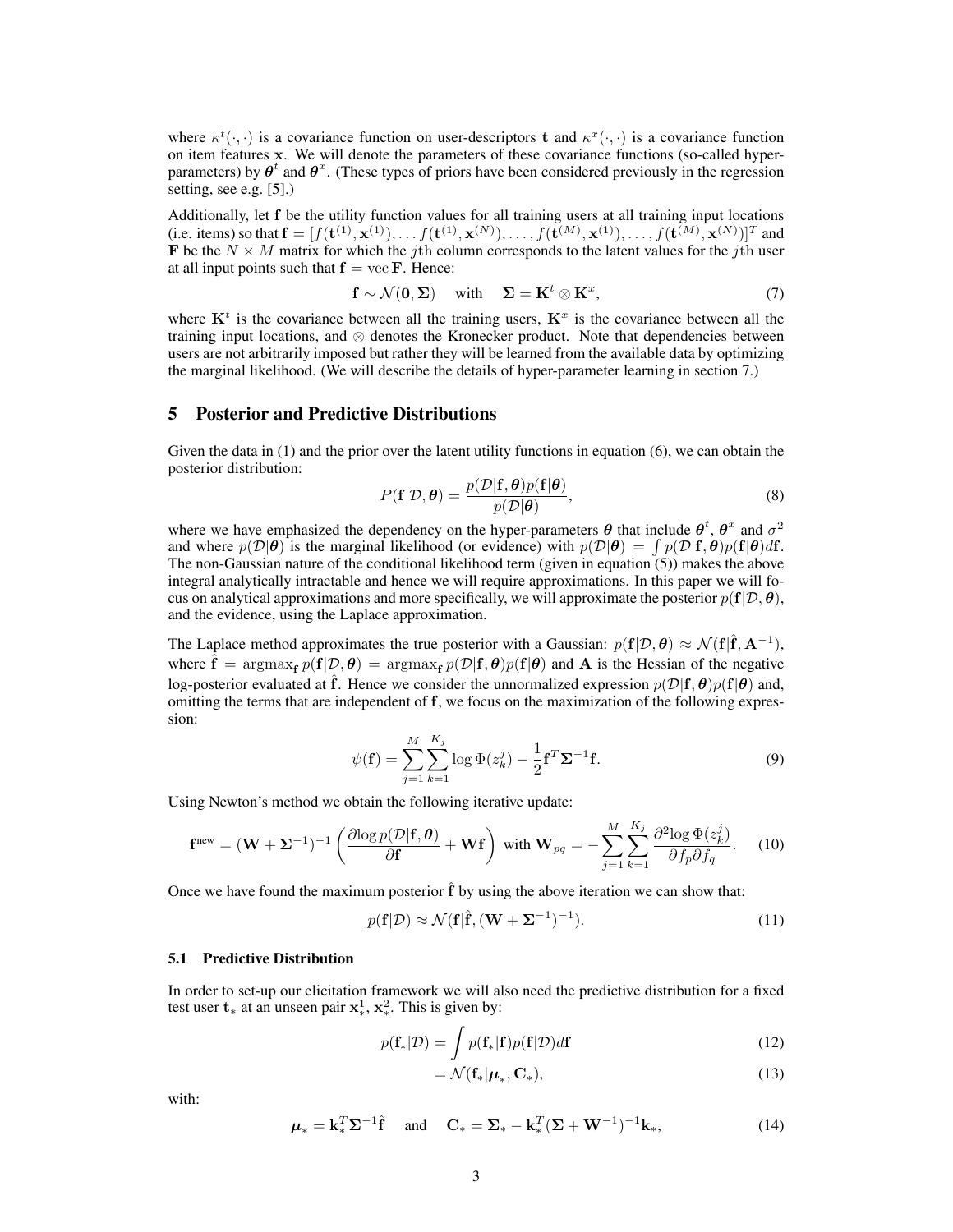where  $\Sigma$  is defined as in equation (7) and:

$$
\mathbf{k}_{*} = \mathbf{k}_{*}^{t} \otimes \mathbf{k}_{*}^{x} \tag{15}
$$

$$
\mathbf{k}_{*}^{t} = \begin{bmatrix} \kappa^{t}(\mathbf{t}_{*}, \mathbf{t}^{(1)}), \quad \dots \quad \kappa^{t}(\mathbf{t}_{*}, \mathbf{t}^{(M)}) \end{bmatrix}^{T}
$$
(16)

$$
\mathbf{k}_{*}^{x} = \begin{bmatrix} \kappa^{x}(\mathbf{x}_{*}^{1}, \mathbf{x}^{(1)}), & \dots & \kappa^{x}(\mathbf{x}_{*}^{1}, \mathbf{x}^{(N)}) \\ \kappa^{x}(\mathbf{x}_{*}^{2}, \mathbf{x}^{(1)}), & \dots & \kappa^{x}(\mathbf{x}_{*}^{2}, \mathbf{x}^{(N)}) \end{bmatrix}^{T}
$$
(17)

$$
\Sigma_* = \begin{bmatrix} \kappa^t(\mathbf{t}_*, \mathbf{t}_*) \kappa^x(\mathbf{x}^1_*, \mathbf{x}^1_*) & \kappa^t(\mathbf{t}_*, \mathbf{t}_*) \kappa^x(\mathbf{x}^1_*, \mathbf{x}^2_*)\\ \kappa^t(\mathbf{t}_*, \mathbf{t}_*) \kappa^x(\mathbf{x}^2_*, \mathbf{x}^1_*) & \kappa^t(\mathbf{t}_*, \mathbf{t}_*) \kappa^x(\mathbf{x}^2_*, \mathbf{x}^2_*) \end{bmatrix} . \tag{18}
$$

## 6 Gaussian Process Preference Elicitation Framework

Now we have the main components to set up our preference elicitation framework for a test user characterized by features t∗. Our main objective is to use the previously seen data (and the corresponding learned hyper-parameters) in order to drive the elicitation process and to incorporate the information obtained from the user's responses back into our model in a principled manner. Our main requirement is a function that dictates the value of making a query  $q_{ij}$ . In other words, we aim at trading-off the expected actual utility of the items involved in the query and the information these items will provide regarding the user's preferences. This is the exploration-exploitation dilemma, usually seen in optimization and reinforcement learning problems. We can address this issue by computing the expected value of information (EVOI,  $[2]$ ) of making a query involving items i and  $j$ . Before defining the EVOI, we will make use of the concept of expected improvement, a measure that is commonly used in optimization methods based on response surfaces (see e.g. [1]).

## 6.1 Expected Improvement

We have seen in equation (13) that the predictive distribution for the utility function on a test user t<sup>∗</sup> on item x follows a Gaussian distribution:

$$
f(\mathbf{t}_{*}, \mathbf{x}|\mathcal{D}, \boldsymbol{\theta}) \sim \mathcal{N}(\mu_{*}(\mathbf{t}_{*}, \mathbf{x}), s_{*}^{2}(\mathbf{t}_{*}, \mathbf{x})),
$$
\n(19)

where  $\mu_*(\mathbf{t}_*, \mathbf{x})$  and  $s^2_*(\mathbf{t}_*, \mathbf{x})$  can be obtained by using (the marginalized version of) equation (14). Let us assume that, at any point during the elicitation process we have an estimate of the utility of the best item and let us denote it by  $f<sup>best</sup>$ . If we define the predicted improvement at x as  $\mathcal{I} = f(\mathbf{t}_*, \mathbf{x} | \mathcal{D}, \boldsymbol{\theta}) - f^{\text{best}}$  then the expected improvement (EI) of recommending item x (for a fixed user  $t_*$ ) instead of recommending the best item  $x^{\text{best}}$  is given by:

$$
EI(x|\mathcal{D}) = \int_0^\infty \mathcal{I}p(\mathcal{I})d\mathcal{I} = s_*(\mathbf{t}_*, \mathbf{x})[z'\Phi(z') + \phi(z')],\tag{20}
$$

where  $z' = (\mu_*(\mathbf{t}_*, \mathbf{x}) - f^{\text{best}})/s_*(\mathbf{t}_*, \mathbf{x}), \Phi(\cdot)$  is the Normal cumulative distribution function (cdf) and  $\phi(\cdot)$  is the Normal probability density function (pdf). Note that, for simplicity in the notation, we have omitted the dependency of  $EI(x|D)$  on the user's features  $t_*$ . Hence the maximum expected improvement (ME) under the current observed data  $D$  is:

$$
MEI(\mathcal{D}) = \max_{x} EI(x|\mathcal{D}).
$$
\n(21)

#### 6.2 Expected Value of Information

Now we can define the expected value of information (EVOI) as the expected gain in improvement that is obtained by adding a query involving a particular pairwise relation. Thus, the expected value of information of obtaining the response for the queries involving items  $x^{*i}$ ,  $x^{*j}$  with corresponding utility values  $\mathbf{f}^* = (f^*(\mathbf{t}_*, \mathbf{x}_*^i), f^*(\mathbf{t}_*, \mathbf{x}_*^j))^T$  is given by:

$$
\text{EVOI}(\mathcal{D}, i, j) = -\text{MEI}(\mathcal{D}) + \left\langle \sum_{q_{ij}} p(q_{ij} | \mathbf{f}^*, \mathcal{D}) \text{MEI}(\mathcal{D} \cup q_{ij}) \right\rangle_{p(\mathbf{f}^*|\mathcal{D})}
$$
(22)  

$$
= -\text{MEI}(\mathcal{D}) + \left\langle p(x^{*i} \succ x^{*j} | \mathbf{f}^*, \mathcal{D}) \right\rangle_{p(\mathbf{f}^*|\mathcal{D})} \text{MEI}(\mathcal{D} \cup \{x^{*i} \succ x^{*j}\})
$$

$$
+ \left\langle p(x^{*j} \succ x^{*i} | \mathbf{f}^*, \mathcal{D}) \right\rangle_{p(\mathbf{f}^*|\mathcal{D})} \text{MEI}(\mathcal{D} \cup \{x^{*j} \succ x^{*i}\}), \qquad (23)
$$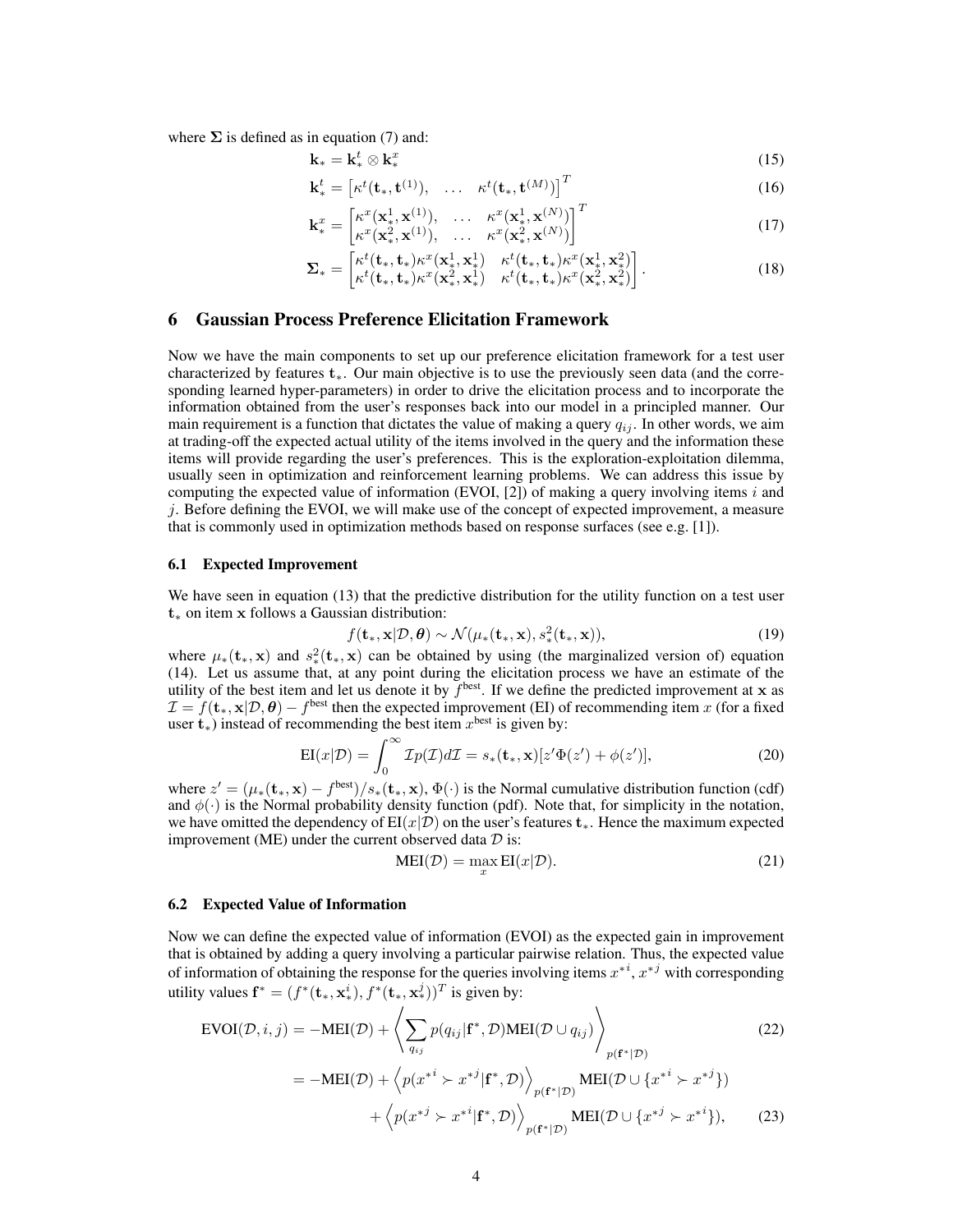**Require:** hyper-parameters  $\theta^x, \theta^t, \theta^{\sigma}$  {learned from M previous users} and corresponding D repeat for all candidate pairs  $(i, j)$  do Compute  $EVOI(i, j, \mathcal{D}, \hat{f}, \mathbf{W})$  {equation (23)} end for  $(i^*, j^*) \leftarrow \text{argmax}_{i,j} \text{EVOI}(i, j) \{\text{best pair}\}\$ Remove  $(i^*, j^*)$  from candidate list **if**  $q_{i^*,j^*}$  is true **then** {ask user and set true preference}  $(i^{true}, j^{true}) \leftarrow (i^*, j^*)$ else  $(i^{true}, j^{true}) \leftarrow (j^*, i^*)$ end if  $\mathcal{D} \leftarrow \mathcal{D} \cup (t^{M+1}, x_{i^{true}} \succ x_{j^{true}})$  {Expand  $\mathcal{D}$  and get  $\mathcal{D}^+$ } Update  $\hat{\mathbf{f}}$ , **W** {i.e.  $P(\mathbf{f}|\mathcal{D})$  as in equation (10)} until Satisfied

where

$$
\left\langle p(x^{*i} \succ x^{*j} | \mathbf{f}^*, \mathcal{D}) \right\rangle_{p(\mathbf{f}^* | \mathcal{D})} = p(x^{*i} \succ x^{*j} | \mathcal{D}) \tag{24}
$$

$$
= \int_{\mathbf{f}^*} p(x^{*i} \succ x^{*j} | \mathbf{f}^*, \mathcal{D}) p(\mathbf{f}^* | \mathcal{D}) d\mathbf{f}^*
$$
 (25)

$$
= \int_{\mathbf{f}^*} \int_{\xi} \mathbb{I}[f_i^* - f_j^* \ge \xi] \mathcal{N}(\xi|0, \sigma^2) \mathcal{N}(\mathbf{f}_*|\boldsymbol{\mu}_*, \mathbf{C}_*) d\xi d\mathbf{f}^* \qquad (26)
$$

$$
= \Phi\left(\frac{\mu_i^* - \mu_j^*}{C_{i,i} - C_{j,j} - 2C_{i,j} - \sigma^2}\right),
$$
\n(27)

and  $\mu_*$  and  $\mathbf{C}_*$  as defined in (14). Note that in our model  $p(x^{*j} \succ x^{*i} | \mathcal{D}) = 1 - p(x^{*i} \succ x^{*j} | \mathcal{D})$ .

As mentioned above,  $f<sup>best</sup>$  can be thought of as an estimate of the utility of the best item as its true utility is unknown. In practice we maintain our beliefs over the utilities of the items  $p(f|\mathcal{D}^+)$  for the training users and the test user, where  $\mathcal{D}^+$  denotes the data extended by the set of seen relationships on the test user (which is initially empty). Hence, we can set-up  $f^{\text{best}} = \max_i \mathbf{F}^+_{i,M+1}$ , where  $\mathbf{F}^+$ is the matrix containing the mean estimates of the latent utility function distribution given by the Laplace approximation in equation (9). Alternatively, we can draw samples from such a distribution and apply the max operator.

In order to elicit preferences on a new user we simply select a query so that it maximizes the expected value of information EVOI as defined in equation (23). A summary of our approach is presented in algorithm 1. We note that although, in principle, one could also update the hyper-parameters based on the data provided by the new user, we avoid this in order to keep computations manageable at query time. The reasoning being that, implicitly, we have learned the utility functions over all users and we represent the utility of the test user (explicitly) on demand, updating our beliefs to incorporate the information provided by the user's responses.

# 7 Hyper-parameter Learning

Throughout this paper we have assumed that we have learned a Gaussian process model for the utility functions over users and items based upon previously seen preference relations. We refer to the hyper-parameters of our model as the hyper-parameters  $\theta^t$  and  $\theta^x$  of the covariance functions ( $\kappa^t$  and  $\kappa^x$  respectively) and  $\theta^{\sigma} = \log \sigma$ , where  $\sigma^2$  is the "noise" variance.

Although it is entirely possible to use prior knowledge on what these covariance functions are (or their corresponding parameter settings) for the specific problem under consideration, in many practical applications such prior knowledge is not available and one requires to tune such parameteriza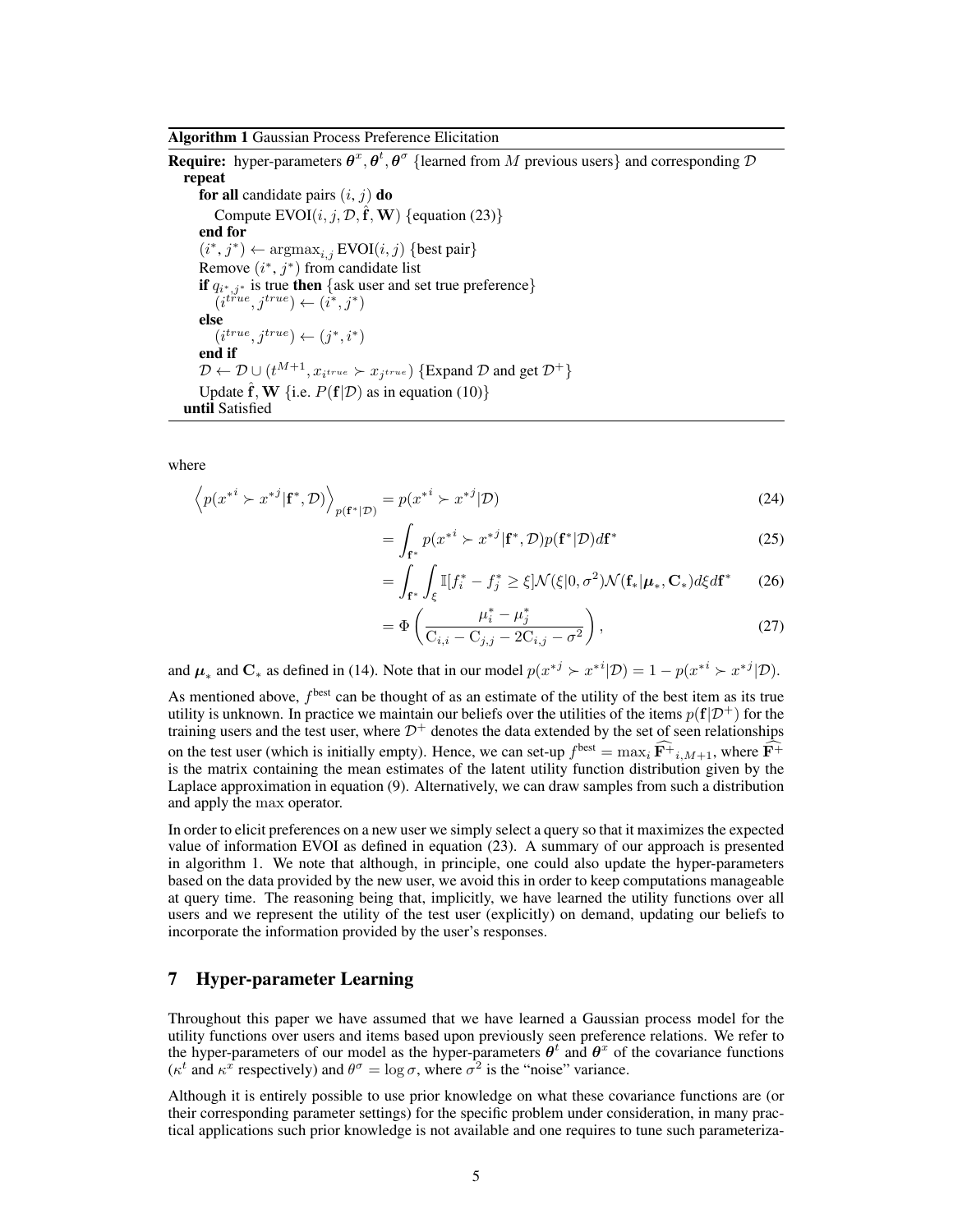tion based upon the available data. Fortunately, as in the standard GP regression framework, we can achieve this in a principled way through maximization of the marginal likelihood (or evidence).

As in the case of the posterior distribution, the marginal likelihood is analytically intractable and approximations are needed. The Laplace approximation to the marginal log-likelihood is given by:

$$
\log p(\mathcal{D}|\boldsymbol{\theta}) \approx -\frac{1}{2}\log|\mathbf{\Sigma}\mathbf{W} + \mathbf{I}| - \frac{1}{2}\hat{\mathbf{f}}^T\mathbf{\Sigma}^{-1}\hat{\mathbf{f}} + \sum_{j=1}^M \sum_{k=1}^{K_j} \log \Phi(\hat{z}_k^j)
$$
(28)

where  $\hat{z}_k^j = z_k^j |_{\hat{f}}, \hat{f}$  and W are defined as in (10) and  $\Sigma$  is defined as in equation (7). Note that computations are not carried out at all the  $M \times N$  data-points but only at those locations that "support" the seen relations and hence we should write e.g.  $\mathbf{f}_o$ ,  $\Sigma_o$  where the subindex  $\{\}$ <sub>o</sub> indicates this fact. However, for simplicity, we have omitted this notation.

Given the equation above, gradient-based optimization can be used for learning the hyper-parameters in our model. As we shall see in the following section, for our experiments we do not have much prior information on suitable hyper-parameter settings and therefore we have carried out hyperparameter learning by maximization of the marginal log-likelihood.

## 8 Experiments & Results

In this section we describe the dataset used in our experiments, the evaluation setting and the results obtained with our model and other baseline methods.

## 8.1 The Sushi Dataset

We evaluate our approach on the Sushi dataset [6]. Here we present a brief description of this dataset and the pre-processing we have carried out in order to apply our method. The reader is referred to [6] for more details. The Sushi dataset contains *full* rankings given by 5000 Japanese users over  $N = 10$ different types of sushi. Each sushi is associated with a set of features which include style, major group, minor group, heaviness, consumption frequency, normalized price and sell frequency. The first three features are categorical and therefore we have created the corresponding dummy variables to be used by our method. The resulting features are then represented by a 15-dimensional vector (x). Each user is also represented by a set of features wich include gender, age and other features that compile geographical/regional information. As with the item features, we have created dummy variables for those categorical features, which resulted into a 85-dimensional feature vector (t) for each user. As pointed out in the documentation of the dataset, Japanese food preferences are strongly correlated with geographical and regional information. Therefore, modeling user similarities may provide useful information during the elicitation process.

#### 8.2 Evaluation Methodology and Experimental Details

We evaluate our method via 10-fold cross-validation, where we have sub-sampled the training folds in order to (a) keep the computational burden as low as possible and (b) show that we can learn sensible parameterizations based upon relatively low requirements in terms of the preferences seen on previous users. In particular, we have subsampled 50 training users and selected about 5 training pairwise preferences drawn from each of the  $N = 10$  available items.

For the GPs we have used the squared exponential (SE) covariance functions with automatic relevance determination (ARD) for both  $\kappa^t$  and  $\kappa^x$  and have carried out hyperparameter learning via gradient-based optimization of the marginal likelihood in equation (28). We have initialized the hyper-parameters of the models deterministically, setting the signal variance and the length-scales of the covariance function to the initial values of 1 and the  $\sigma^2$  parameter to 0.01.

In order to measure the quality of our preference elicitation approach we use the normalized loss as a function of the number of queries, where at each iteration the method provides a recommendation based on the available information. The normalized loss function is defined as:  $(u^{best} - u^{pred})/u^{best}$ , where  $u^{best}$  is the best utility for a specific item/user and  $u^{pred}$  is the utility achieved by the recommendation provided by the system.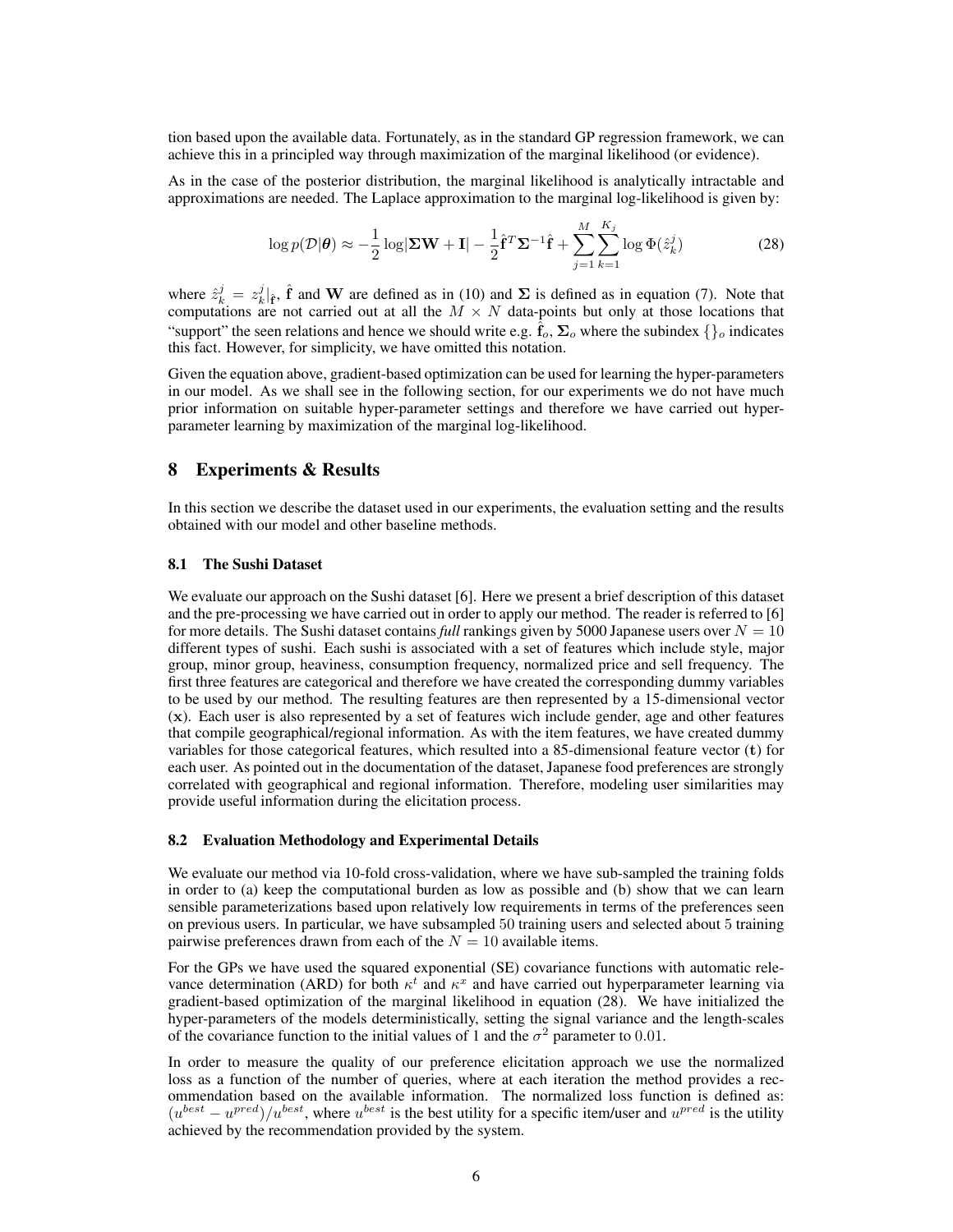

Figure 1: The Normalized average loss as a function of the number of queries with 2 standard (errors of the mean) error bars. (a) The performance of our model compared to the RVOI method described in [7] and the B&L heuristic over the full set of 5000 test users. (b) The performance of our model when the hyper-parameters have been optimized via maximization of the marginal likelihood (GPPE-OPT) compared to the same GP elicitation framework when these hyper-parameters have been set to their default values (GPPE-PRIOR).

We compare our approach to two baseline methods. One is the restricted value of information algorithm [7] and the other one is the best and largest heuristic, which we wil refer to as the RVOI method and the B&L heuristic respectively. The RVOI approach is also a VOI-based method but it does not leverage information from other users and it considers diagonal Gaussians as prior models of the latent utility functions. The B&L heuristic selects the current best item and the one with the largest uncertainty. Both baselines have been shown to be competitive methods for preference elicitation (see [7] for more details). Additionally, we compare our method when the hyper-parameters have been learned on the set of previously seen users with the same GP elicitation approach when the hyper-parameters have been set to the initial values described above. This allows us to show that, indeed, when prior information on user and item similarity is not available, our model does learn sensible settings of the hyper-parameters, which lead to better quality elicitation outcomes.

## 8.3 Results

Figure 1(a) shows the normalized average loss across all 5000 users as a function of the number of queries. As can be seen, on average, all competing methods reduce the expected loss as the number of queries increases. More importantly, our method (GPPE) clearly outperforms the other algorithms even for a small number of queries. This demonstrates that our approach exploits the inter-relations between users and items effectively in order to enhance the elicitation process on a new user. Although it may be surprising that the B&L heuristic outperforms the RVOI method, we point out that the evaluation of these methods presented in [7] did not consider real datasets as we do in our experiments.

Figure 1(b) shows the normalized average loss across all 5000 users for our method when the hyperparameters have been set to the initial values described in section 8 (labeled in the figure as GPPE-PRIOR) and when the hyper-parameters have been optimized by maximization of the marginal likelihood on a set of previously seen users (labeled in the figure as GPPE-OPT). We can see that, indeed, the GPPE model that learns the hyper-parameters from previous users' data significantly outperforms the same method when these (hyper-)parameters are not optimized.

## 9 Related Work

Preference elicitation (PE) is an important component of recommender systems and market research. Traditional PE frameworks focus on modeling and eliciting a single user's preferences. We can categorize different PE frameworks in terms of query types. In [8], the authors propose to model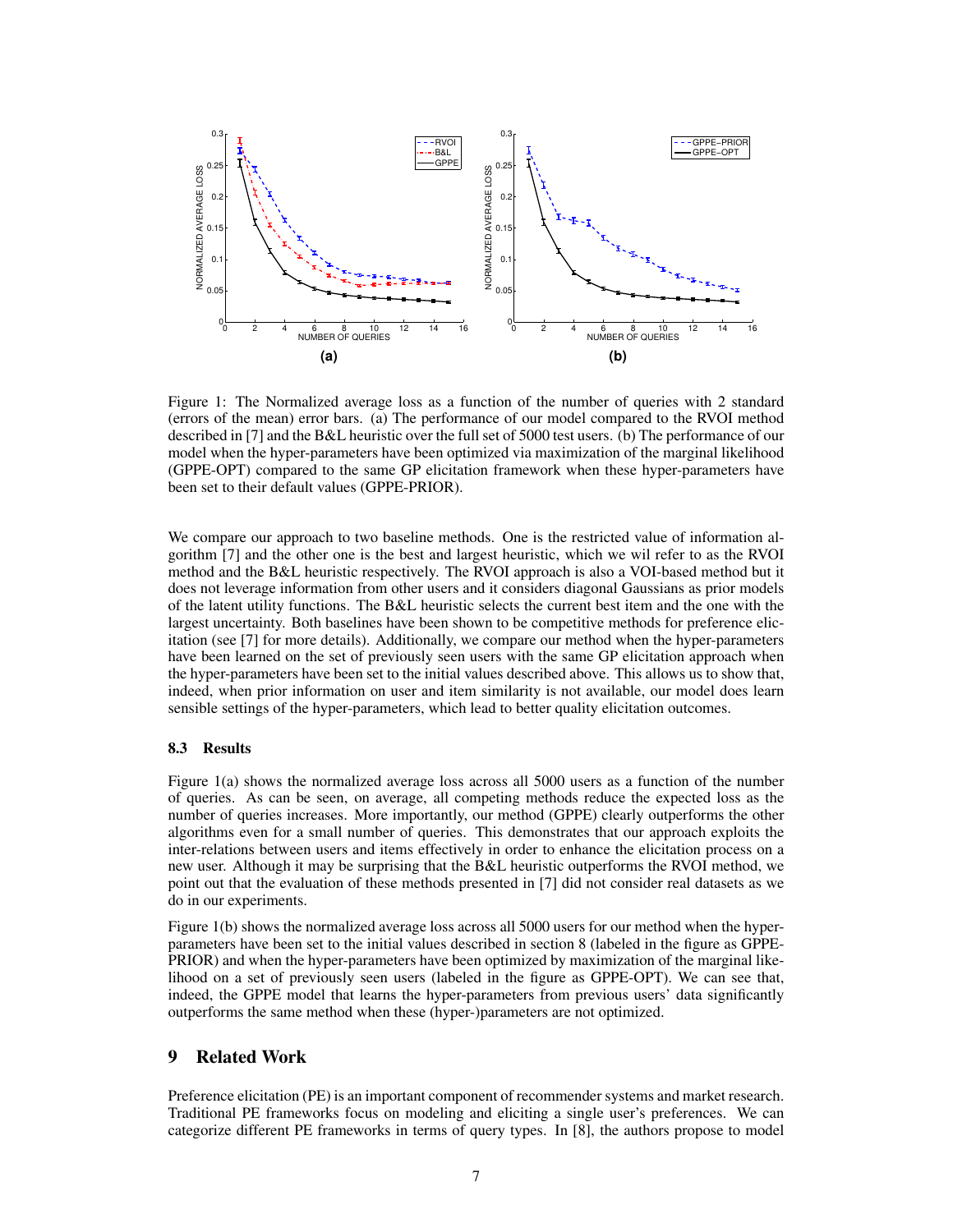utilities as random variables, and refines utility uncertainty by using standard gamble queries. The same query type is also used in [9], which differs from [8] in treating PE as a Partially Observable Markov Decision Process (POMDP). However, standard gamble queries are difficult for users to respond to, and naturally lead to noisy responses. Simpler query types have also been used for PE. For example, [7] uses pairwise comparison queries, which are believed to have low cognitive load. Our work also adopts simple pairwise comparison queries, but it differs from [7] in that it makes use of users' preferences that have been seen before and does not assume additive independent utilities.

In the machine learning community preference learning has received substantial interest over the past few years. For example, one the most recent approaches to preference learning is presented in [10], where a multi-task learning approach to the problem of modeling human preferences is adopted by extending the model in [11] to deal with preference data. Their model follows a hierarchical approach based on *finite* Gaussian processes (GPs), where inter-user similarities are exploited by assuming that the subjects share a set of hyper-parameters. Their model is different to ours in that they consider the dual representation of the GPs as they do not generalize over user features. Furthermore, they do not address the elicitation problem, which is the main concern of this paper.

Extensions of the Gaussian process formalism to model ordinal data and user preferences are given in [12] and [13]. Both their prior and their likelihood models can be seen as single-user (task) specifications of our model. In other words, unlike the work of [10], their model (as ours) considers the function space view of the GPs but, unlike [10] and our approach, they do not address the multi-task case or generalize across users. More importantly, an elicitation framework for actively querying the user is not presented in such works.

[14] proposes an active preference learning method for discrete choice data. Their approach is based on the model in [13]. Unlike our approach they do not leverage information from seen preferences on previous users and hence their active preference learning process on a new user starts from scratch. This leads to the problem of either relying on good prior information on the covariance function or on hyper-parameter updating during the active learning process, which is computationally too expensive to be used in practice. Additionally, as their concern is on a possibly infinite set of discrete choices, their approach completely relies upon the expected improvement (EI) measure.

# 10 Conclusions & Future Work

In this paper we have presented a Gaussian process approach to the problem of preference elicitation. One of the crucial characteristics of our method is that it exploits user-similarity via a (correlated) Gaussian process prior over the users' latent utility functions. These similarities are "learned" from preferences on previous users. Our method maintains a flexible representation of the user's latent utility function, handles uncertainty in a principled manner and allows the incorporation of prior knowledge from different sources. The required *expected value of information* computations can be derived in closed-form to facilitate the selection of informative queries and determine the highest utility item from the available item set as quickly as possible.

We have shown the benefits of our method on a real dataset of 5000 users with preferences over 10 sushi types. In future work we aim at investigating other elicitation problems such as those involving a Likert scale [15] where our approach may be effective. The main practical constraint is that in order to carry out the evaluation (but not the application) of our method on real data we require the full set of preferences of the users over a set of items.

Our main motivation for the Laplace method is its computational efficiency. However, [10] has shown that this method is a good approximation to the posterior in the context of the preference learning problem. We intend to investigate other approximation methods to the posterior and marginal likelihood and their joint application with sparse approximation methods within our framework (see e.g. [16]), which will be required if the number of training users is large.

## Acknowledgments

NICTA is funded by the Australian Government as represented by the Department of Broadband, Communications and the Digital Economy and the Australian Research Council through the ICT Centre of Excellence program.